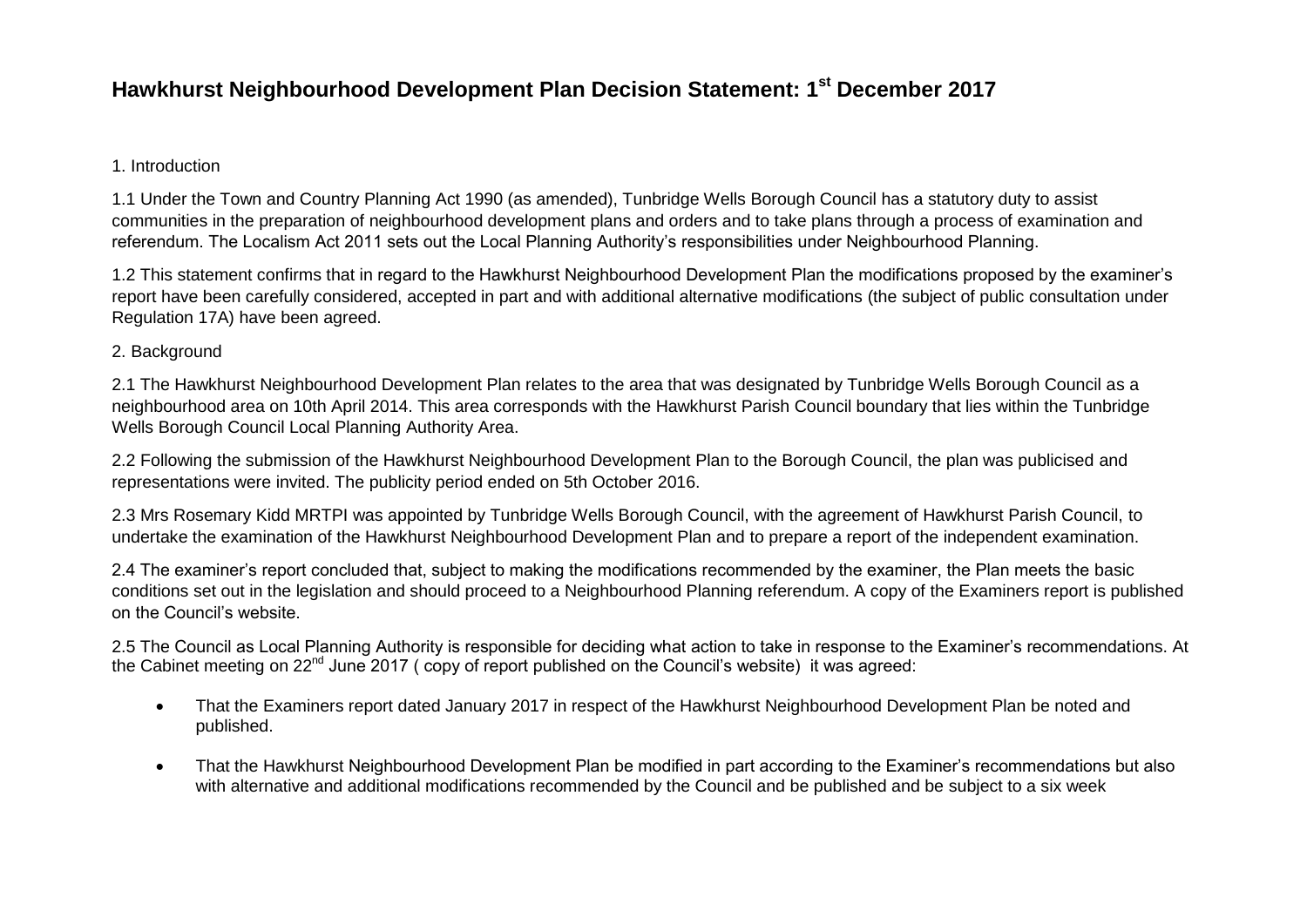consultation period in line with Regulation 17A of the Neighbourhood Planning (General) and Development Management Procedure (Amendment) Regulations 2016.

 That any consultation responses be reviewed and a decision then made to either submit the Hawkhurst Neighbourhood Development Plan for further independent examination or progress the Plan to Referendum.

## 3. Decision

3.1 Having considered each of the recommendations made by in the examiner's report and the reasons for them, Tunbridge Wells Borough Council, with the consent of Hawkhurst Parish Council has decided to accept most modifications to the draft neighbourhood plan. However, there is disagreement with modifications relating to some of the proposed housing policies in the examiner's recommendations.

3.2 For this reason, alternative modifications are proposed. The table below outlines the alterations made to the draft neighbourhood plan under paragraph 12(6) of Schedule 4B to the 1990 Act (as applied by Section 38A of 2004 Act) in response to each of the examiner's recommendations and the justification for this. The table also includes some further modifications agreed by the Tunbridge Wells Borough Council with the consent of the Hawkhurst Parish Council. This decision was agreed by the Borough Council's Cabinet at the meeting held 22nd June 2017.

3.3 The revised Plan was subject to public consultation pursuant to Regulation 17A. The Borough Council has considered all representations made and has concluded that no further changes are required. A copy of the relevant report is published on the Councils website.

3.4 The council is therefore satisfied that the plan, as amended, (i) meets the basic conditions (as set out in Schedule 4B to the Town & Country planning Act 1990); and (ii) is compatible with the Convention rights (within the meaning of the Human Rights act 1998); and (iii) complies with the provision concerning Neighbourhood Development Plans made by or under Sections 38A and 38B of the Planning and Compulsory Purchase Act 2004, and can now proceed to a referendum.

3.5 Under paragraph 10 of Schedule 4B to the 1990 Act in relation to the Neighbourhood Plan it is recommended that the Hawkhurst Neighbourhood Plan should proceed to referendum based on the neighbourhood plan area defined by the Borough Council. The Council has considered whether to extend the area in which the Referendum is to take place and has decided that there is no reason to extend the Neighbourhood Plan area for the purpose of holding the Referendum. The Referendum area will be the same as the designated Neighbourhood Area covering the entire parish.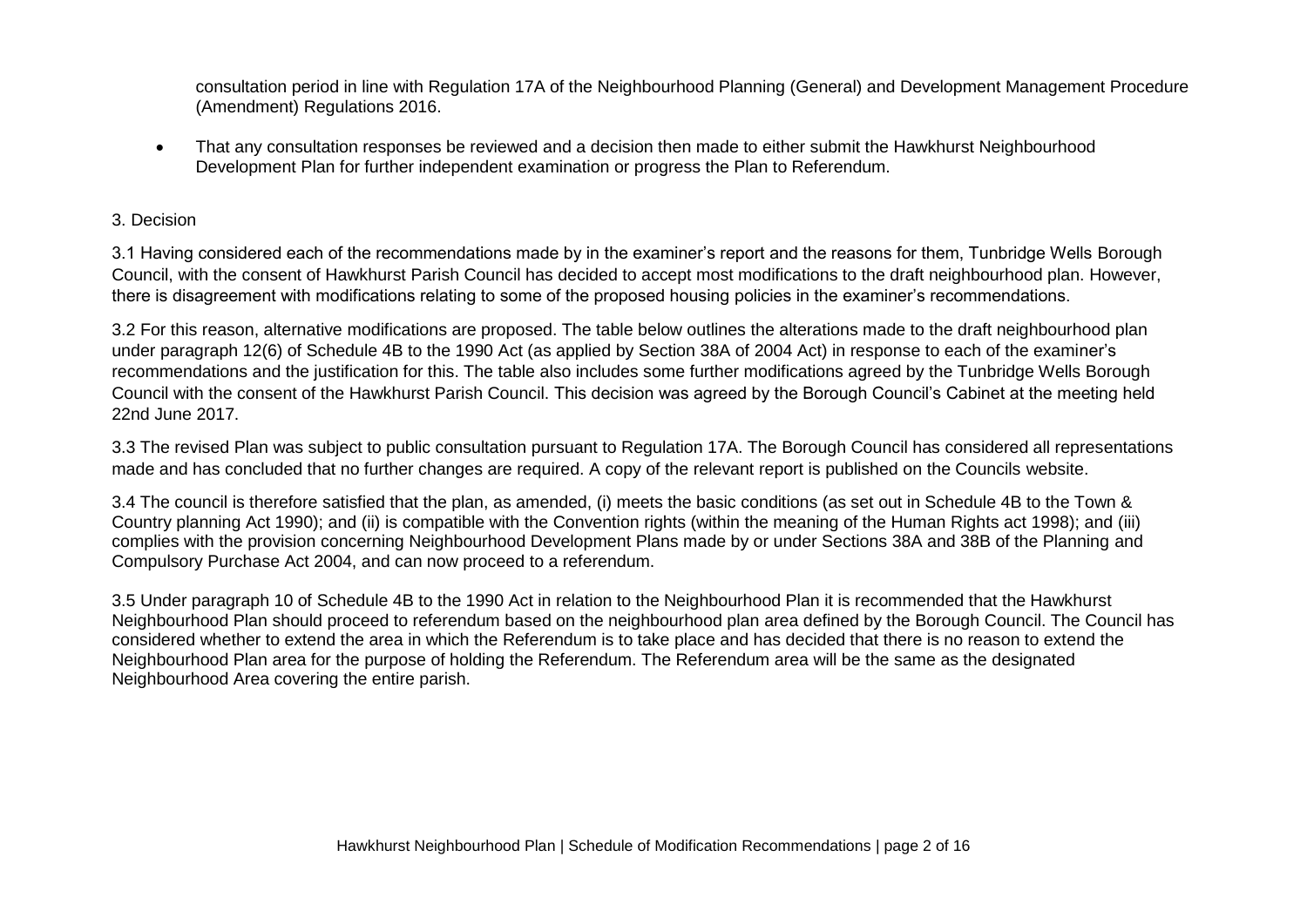| <b>Examiner</b><br>Reference | <b>Requested Change</b>                                                                                                                                                                                                                                                   | <b>Action Taken</b>                                                                                                         | <b>Justification for Action Taken</b>                                                     |
|------------------------------|---------------------------------------------------------------------------------------------------------------------------------------------------------------------------------------------------------------------------------------------------------------------------|-----------------------------------------------------------------------------------------------------------------------------|-------------------------------------------------------------------------------------------|
| 01                           | Include the boundary of the<br>neighbourhood plan area on the key<br>to the Local Context Map of the plan.<br>Revise the final sentence of<br>paragraph 1.13 to read "The<br>boundary of the Plan area is shown<br>on the Local Context Map and the<br>Map in Appendix 1. | Boundary added to key on diagram on<br>page 13.<br>Sentence revised. New paragraph<br>reference for this is 1.14 on page 8. | Changed as recommended.                                                                   |
| 02                           | Include the lifespan of the plan 2016<br>- 2033 on the front cover of the plan.                                                                                                                                                                                           | Date has been added.                                                                                                        | Changed as recommended.                                                                   |
| 03                           | Include a paragraph in the<br>introductory section of the<br>Neighbourhood Plan and in the Basic<br>Conditions Statement on how the<br>plan will deliver sustainable<br>development in terms of the<br>enhancement of social, economic,<br>and environmental matters.     | Added to the plan on page 6,<br>paragraph reference 1.3.<br><b>Basic Conditions Statement updated</b>                       | Changed as recommended to<br>demonstrate stronger support for<br>sustainable development. |
| 04                           | Improve the contextual material on<br>Hawkhurst Today by including a<br>summary of the population, housing,<br>and employment data for the plan                                                                                                                           | Summary of population, housing and<br>employment data added to the plan,<br>paragraph reference 2.5 on page 10.             | Changed as recommended.                                                                   |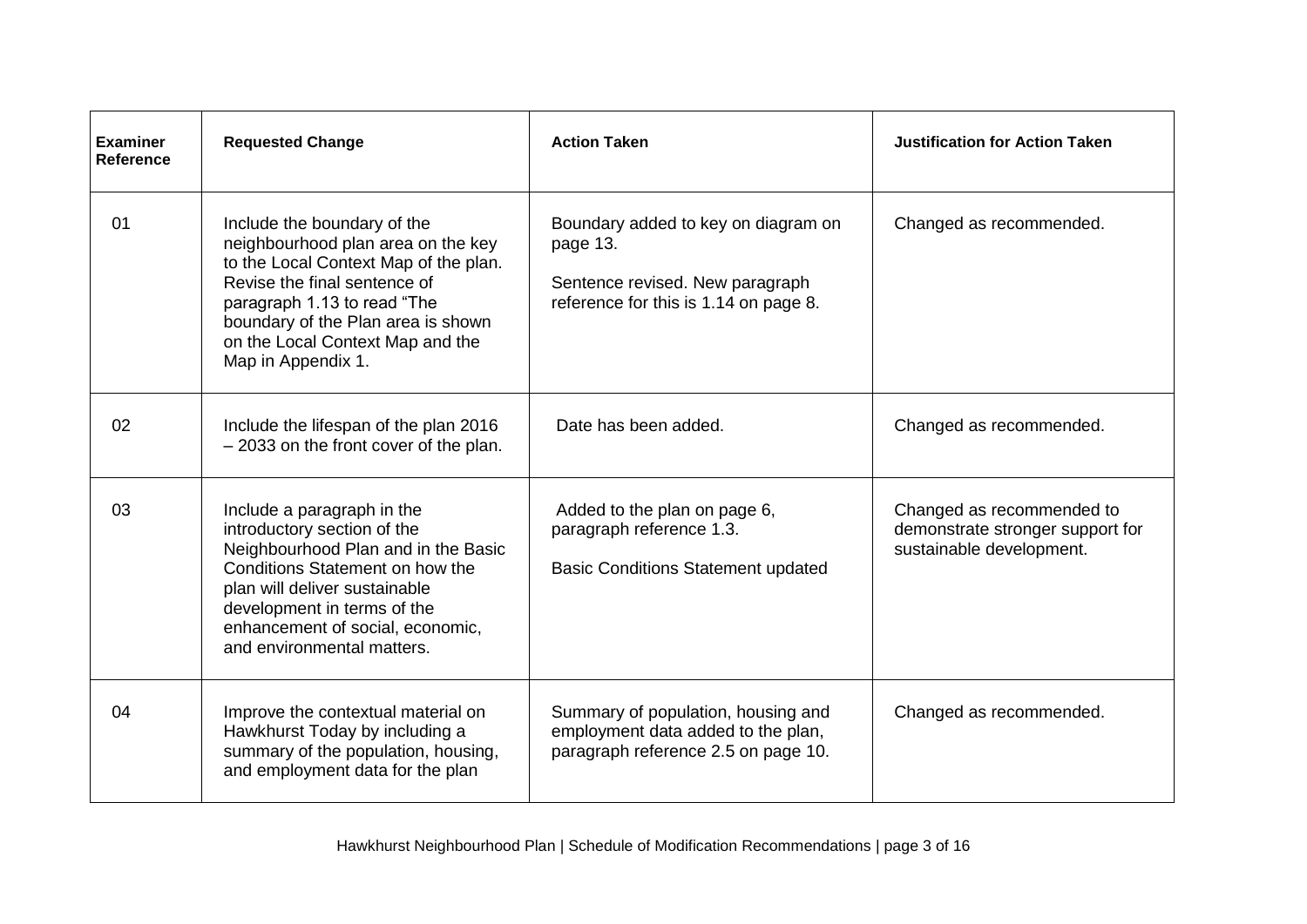| <b>Examiner</b><br><b>Reference</b> | <b>Requested Change</b>                                                                                                                                                                                                                                                                                                                                                                                                                                                                                                           | <b>Action Taken</b>                                                                                                                                                                                                                                                                                                                                                                                                                                                                                          | <b>Justification for Action Taken</b>                                                          |
|-------------------------------------|-----------------------------------------------------------------------------------------------------------------------------------------------------------------------------------------------------------------------------------------------------------------------------------------------------------------------------------------------------------------------------------------------------------------------------------------------------------------------------------------------------------------------------------|--------------------------------------------------------------------------------------------------------------------------------------------------------------------------------------------------------------------------------------------------------------------------------------------------------------------------------------------------------------------------------------------------------------------------------------------------------------------------------------------------------------|------------------------------------------------------------------------------------------------|
|                                     | area; describe the location and<br>importance of the SSSI; and include<br>a summary of the strategic planning<br>context for the plan area from the<br>Core Strategy.                                                                                                                                                                                                                                                                                                                                                             | Description and location of SSSI added<br>to the plan, pages 22 and 23.<br>Added strategic planning context to the<br>plan on page 12, paragraph<br>references 2.10 to 2.13                                                                                                                                                                                                                                                                                                                                  |                                                                                                |
| 05                                  | Revise paragraph 4.2 to read "The<br>planning policies are written to help<br>the plan deliver these objectives."                                                                                                                                                                                                                                                                                                                                                                                                                 | Paragraph 4.2 amended as requested.                                                                                                                                                                                                                                                                                                                                                                                                                                                                          | Changed as recommended.                                                                        |
| 06                                  | Revise paragraph 7.2 to 7.3 to read:<br>"The Tunbridge Wells Core Strategy<br>requires that approximately 240 net<br>additional dwellings be developed in<br>Hawkhurst during the period 2006 -<br>2026. At (date) xx dwellings have<br>been completed, xx are commitments<br>with planning permission and the<br>following sites are allocated for<br>development in the Tunbridge Wells<br>Site Allocation Plan 2016:<br>- Former Springfield Garden Centre<br>(40)<br>-Land at Woodham Hall (12-15)<br>- Hawkhurst Castle (30) | New paragraphs 7.3 and 7.4 on page<br>37 now read as follows:<br>"7.3 The Tunbridge Wells Core<br>Strategy requires that approximately<br>240 net additional dwellings be<br>developed in Hawkhurst during the<br>period 2006 - 2026.<br>At February 2017, 225 dwellings have<br>been completed/started, 62 are<br>commitments with planning permission.<br>The following sites are allocated for<br>development in the Tunbridge Wells<br>Site Allocation Plan 2016:<br>- Former Springfield Garden Centre. | Changed as recommended and<br>the housing numbers context and<br>situation brought up to date. |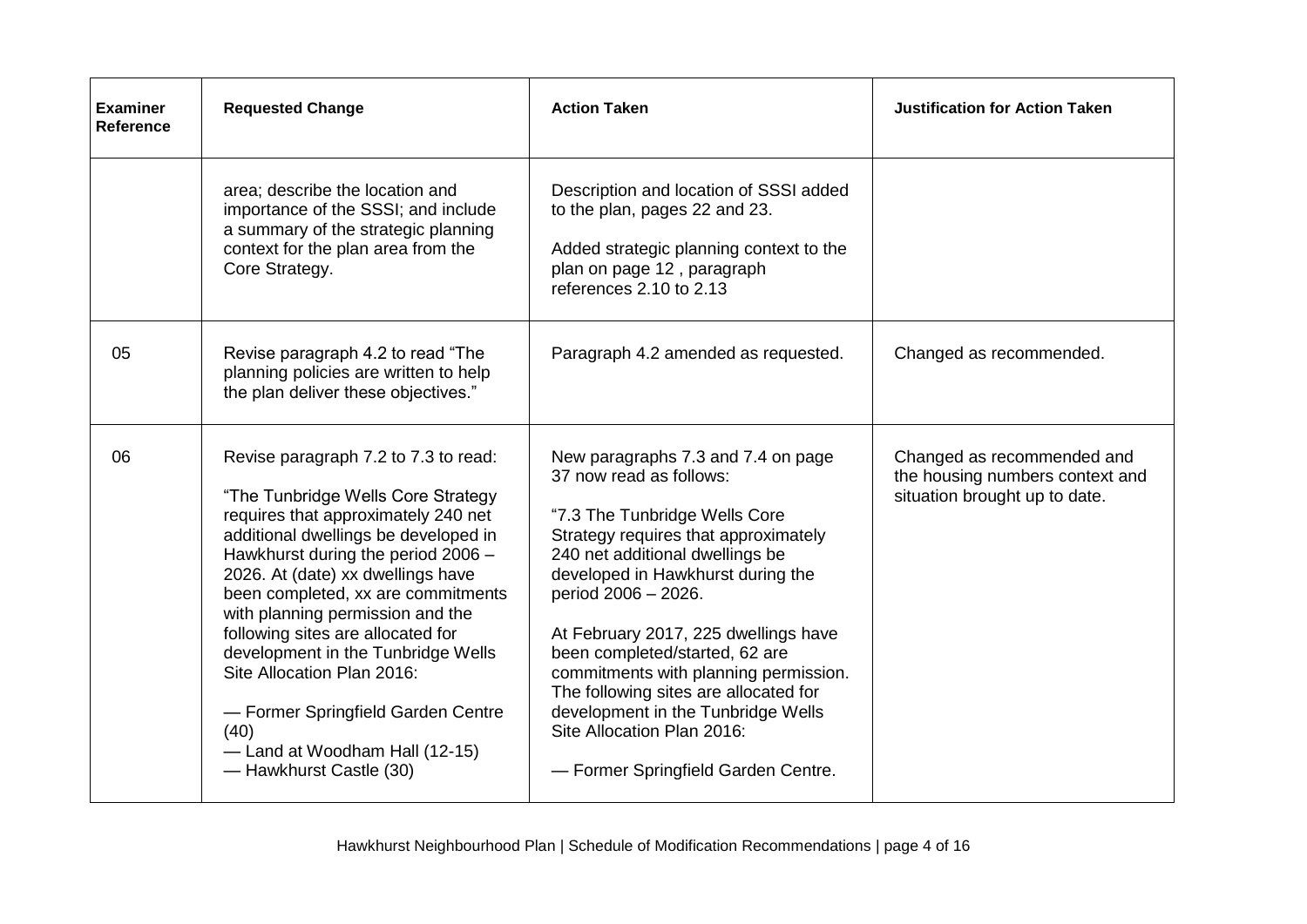| <b>Examiner</b><br><b>Reference</b> | <b>Requested Change</b>                                                                                                                                                                                                                                                                                                                                                                                                                              | <b>Action Taken</b>                                                                                                                                                                                                                                                                                                                                                                                                                                                                                                                                                                                                                                                                                                                                                                            | <b>Justification for Action Taken</b> |
|-------------------------------------|------------------------------------------------------------------------------------------------------------------------------------------------------------------------------------------------------------------------------------------------------------------------------------------------------------------------------------------------------------------------------------------------------------------------------------------------------|------------------------------------------------------------------------------------------------------------------------------------------------------------------------------------------------------------------------------------------------------------------------------------------------------------------------------------------------------------------------------------------------------------------------------------------------------------------------------------------------------------------------------------------------------------------------------------------------------------------------------------------------------------------------------------------------------------------------------------------------------------------------------------------------|---------------------------------------|
|                                     | - Birchfield Rye Road (26)<br>This totals 267 net additional<br>dwellings (check figure) which is<br>sufficient to deliver the Core<br>Strategy's housing requirement to<br>2026 with a degree of flexibility.<br>The housing requirement to 2033<br>and site allocations to deliver this will<br>be determined by Tunbridge Wells<br>Borough Council through the Local<br>Plan review taking account of the<br>policies in the Neighbourhood Plan." | This site is being developed<br>incrementally. First 9 of 40 dwellings<br>seeking planning approval.<br>-Land at Woodham Hall for 16<br>dwellings received planning approval.<br>- Hawkhurst Castle. This site has<br>been developed as a nursing home<br>with 92 beds and is no longer available<br>for housing.<br>- Birchfield Rye Road with 26<br>dwellings already received planning<br>approval.<br>This total of 296 net additional<br>dwellings is sufficient to over deliver<br>the Core Strategy's housing<br>requirement to 2026 by 23%"<br>"7.4 The housing requirement to 2033<br>and site allocations to deliver this will<br>be determined by Tunbridge Wells<br>Borough Council through the Local<br>Plan review taking account of the<br>policies in the neighbourhood plan." |                                       |
| 07                                  | Delete Policy HD1 and the policy                                                                                                                                                                                                                                                                                                                                                                                                                     | Significant revisions to Policy HD1                                                                                                                                                                                                                                                                                                                                                                                                                                                                                                                                                                                                                                                                                                                                                            | The Borough Council, and the          |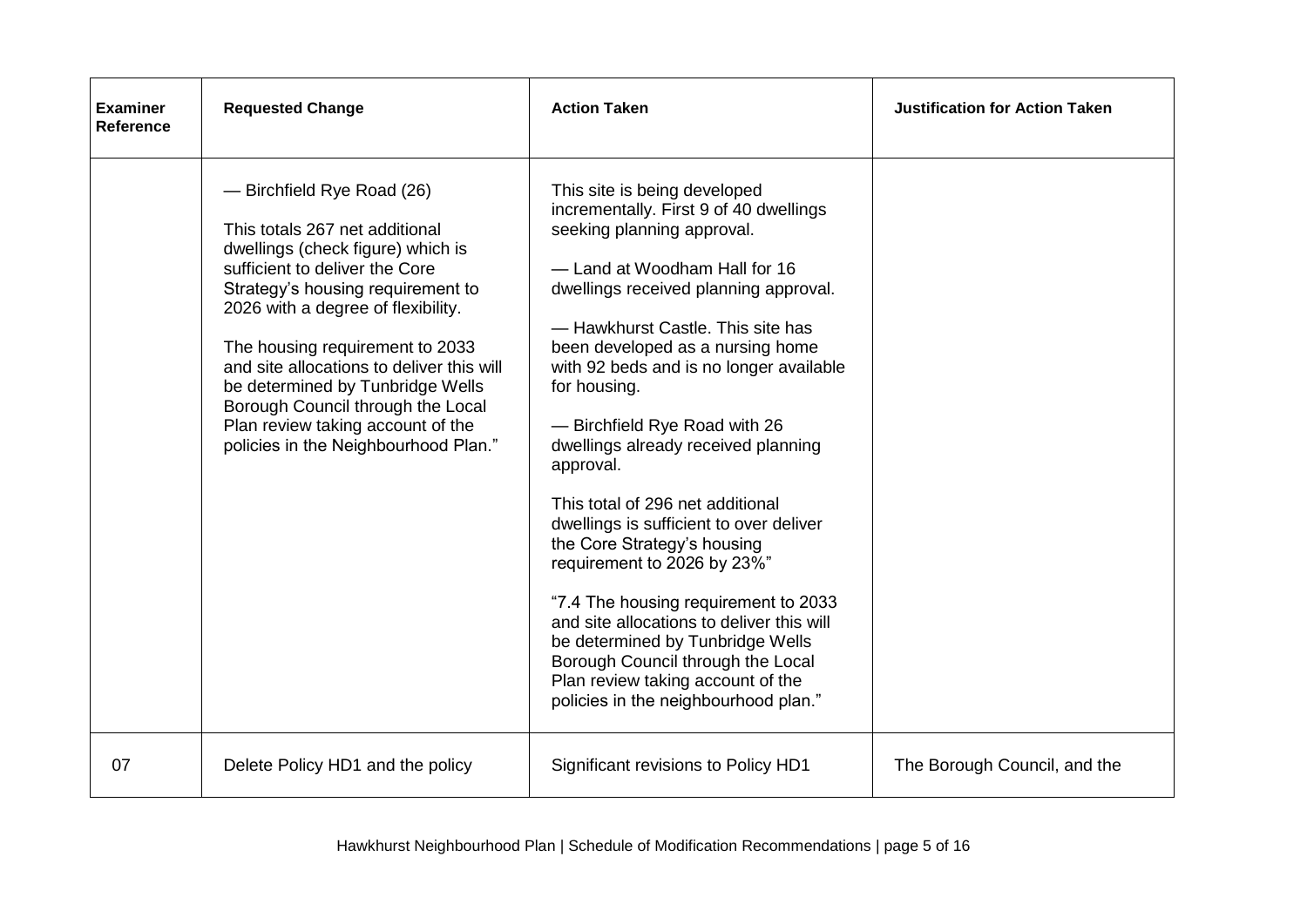| <b>Examiner</b><br>Reference | <b>Requested Change</b>                  | <b>Action Taken</b>                                                                                                                                                                                                                                                                                                                                                                                                                                                                                                                                                                                                                                                                           | <b>Justification for Action Taken</b>                                                                                                                                                                                                                                                                                                                                                                                                                                                                                                                                                                                                                                                    |
|------------------------------|------------------------------------------|-----------------------------------------------------------------------------------------------------------------------------------------------------------------------------------------------------------------------------------------------------------------------------------------------------------------------------------------------------------------------------------------------------------------------------------------------------------------------------------------------------------------------------------------------------------------------------------------------------------------------------------------------------------------------------------------------|------------------------------------------------------------------------------------------------------------------------------------------------------------------------------------------------------------------------------------------------------------------------------------------------------------------------------------------------------------------------------------------------------------------------------------------------------------------------------------------------------------------------------------------------------------------------------------------------------------------------------------------------------------------------------------------|
|                              | justification in paragraphs 7.4 to 7.13. | (over pages 36 to 42) for it to be<br>retained in the neighbourhood plan.<br>Principal changes made to meet the<br>concerns expressed by the examiner<br>include:<br>- New preamble text (paragraphs 7.1<br>and 7.2) explaining the context to the<br>policy, the parish's support for<br>sustainable growth and its preferred<br>develop types.<br>- Separation of policy into two<br>sections HD1(a) Preference for Small-<br>Scale Developments and HD1(b)<br><b>Exceptions for Larger-Scale</b><br>Developments addressing smaller<br>developments of under 10 units and 10<br>units or more respectively.<br>Each of the two new policies HD1 (a)<br>and HD1 (b) now has significant new | Parish Council, have carefully<br>considered the Examiner's<br>comments in regard to Policy<br>HD1 and the related justification<br>as originally prepared.<br>The Examiner's comments on<br>various aspects of the Policy and<br>Justification as previously written<br>are accepted.<br>However the intention was never<br>to set blanket restrictions rather to<br>influence development to ensure<br>the objectives of sustainable<br>development were met as set out<br>in the NPPF. Rather than remove<br>the Policy the opportunity has<br>been taken to revise it by<br>alternative modification ensuring<br>the plan meets the legal Basic<br>Conditions, supports the delivery |
|                              |                                          | elements of supporting text.                                                                                                                                                                                                                                                                                                                                                                                                                                                                                                                                                                                                                                                                  | of sustainable development, is in<br>compliance with national planning<br>policy (NPPF) regarding<br>development in AONB's and<br>continues to be responsive to<br>community concerns and<br>aspirations.                                                                                                                                                                                                                                                                                                                                                                                                                                                                                |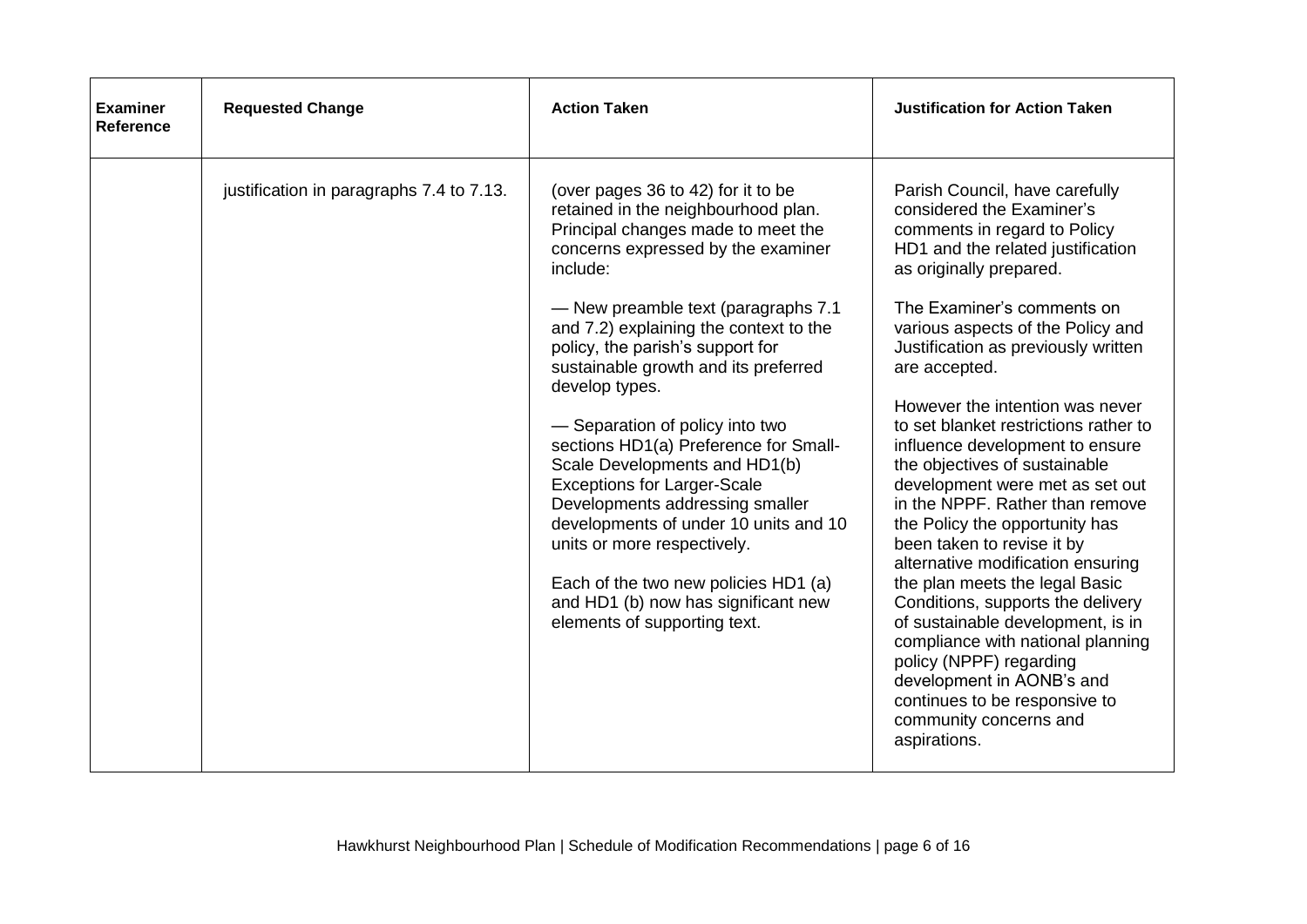| <b>Examiner</b><br><b>Reference</b> | <b>Requested Change</b>                                                                                                                                                                                                                                                                                                                                                                                                                                                             | <b>Action Taken</b>                                                                                                                                                                                                                                                               | <b>Justification for Action Taken</b>                                                                                                                                                 |
|-------------------------------------|-------------------------------------------------------------------------------------------------------------------------------------------------------------------------------------------------------------------------------------------------------------------------------------------------------------------------------------------------------------------------------------------------------------------------------------------------------------------------------------|-----------------------------------------------------------------------------------------------------------------------------------------------------------------------------------------------------------------------------------------------------------------------------------|---------------------------------------------------------------------------------------------------------------------------------------------------------------------------------------|
| 07<br>(continu<br>ed)               | Paragraph 4.11 (and 4.17 see below)<br>comments that Paragraph 7.13 is<br>considered to be unclear as it does<br>not define poorer quality land.<br>Paragraph 4.17 The wording of<br>Policy HD1 is unclear as it does not<br>define "the existing built area" or<br>"walking distance from shops and<br>amenities" or the "edge of the<br>existing developed parts of the<br>parish". Paragraph 7.13 refers to<br>"poorer quality land" being preferred<br>but this is not defined. | Clarification of agricultural land<br>classification added to new paragraph<br>7.9.<br>Clarification of limits to build<br>development shown through new map<br>on page 42.<br>Clarification of walking distance<br>through reference to guidance added<br>to new paragraph 7.17. | Clarifications and supporting<br>references (DEFRA and<br>Institution Highways and<br>Transportation) have been added<br>together with map in response to<br>the Examiner's comments. |
| 08                                  | Revise point 1 of Policy HD2 to read:<br>"A mix of housing types, sizes and<br>tenures shall be provided on housing<br>developments to support the delivery<br>of housing that meets the local<br>housing needs and demands<br>demonstrated in the most recent<br>Housing Market Assessment and<br>Housing Needs Analysis for the plan<br>area."<br>Delete point 2 of the Policy HD2                                                                                                | These recommendations have been<br>actioned. Due to paragraph<br>renumbering, it is new paragraph 7.22<br>that now contains reference to most<br>recent housing market assessment and<br>needs analysis.                                                                          | Changed as recommended.                                                                                                                                                               |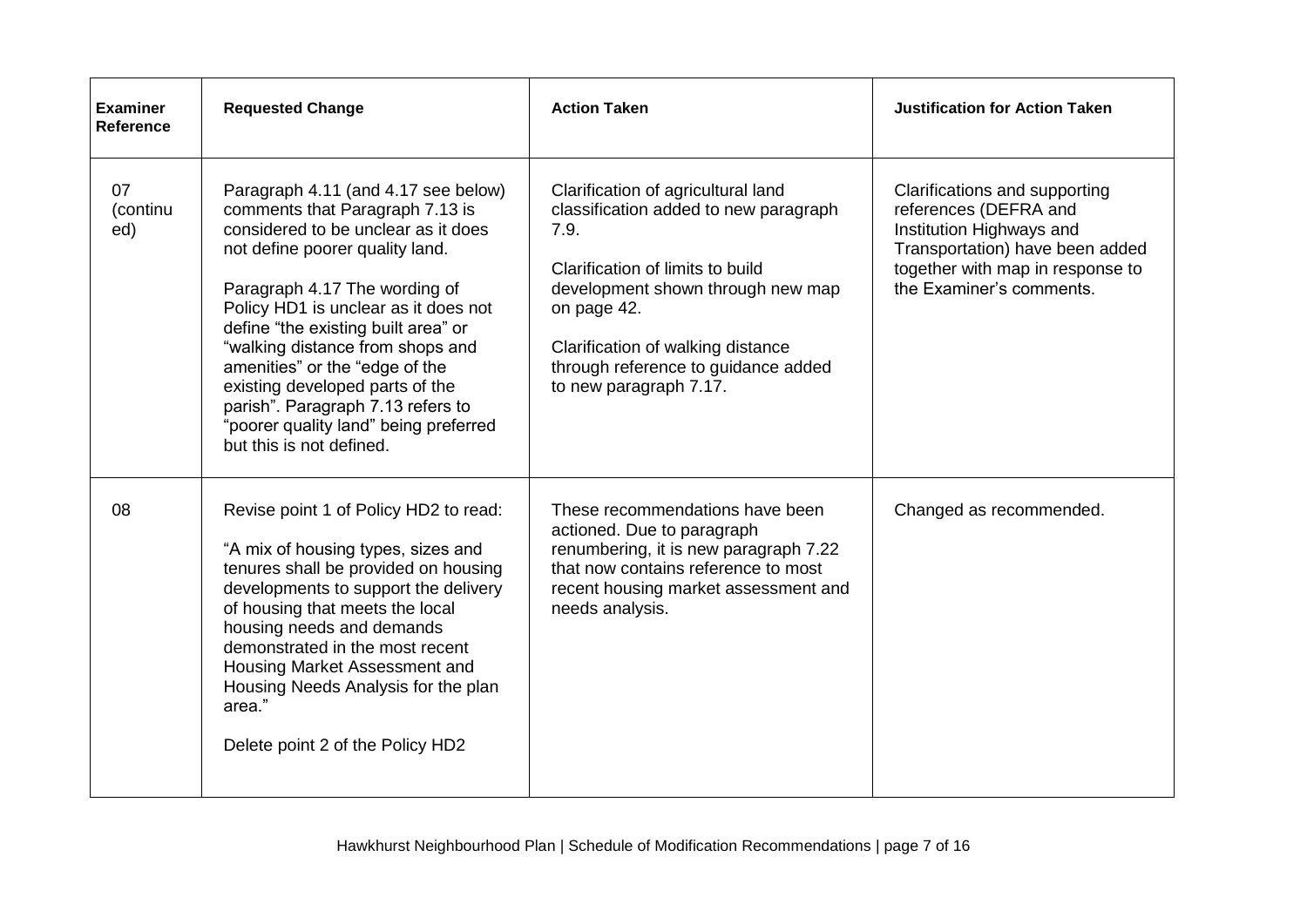| <b>Examiner</b><br><b>Reference</b> | <b>Requested Change</b>                                                                                                                                                                                                                                                                                                                                                                                                                                                                                                                 | <b>Action Taken</b>                                                                                                                                                                                                                                  | <b>Justification for Action Taken</b> |
|-------------------------------------|-----------------------------------------------------------------------------------------------------------------------------------------------------------------------------------------------------------------------------------------------------------------------------------------------------------------------------------------------------------------------------------------------------------------------------------------------------------------------------------------------------------------------------------------|------------------------------------------------------------------------------------------------------------------------------------------------------------------------------------------------------------------------------------------------------|---------------------------------------|
|                                     | Replace the word "must" with<br>"should" throughout the justification.<br>Revise the final sentence of<br>paragraph 7.12 to read "based on<br>the most recent Housing Market<br><b>Assessment and Housing Needs</b><br>Analysis connection."                                                                                                                                                                                                                                                                                            |                                                                                                                                                                                                                                                      |                                       |
| 09                                  | Revise Policy HD3 as follows:<br>1. "New housing development shall<br>comprise a variety of housing<br>designs and details to create homes<br>fit for modern living."<br>2. Delete point 2.<br>3. Accessible homes suitable for the<br>elderly and disabled, in particular<br>bungalows, will be encouraged.<br>4. New housing should be designed<br>to meet Lifetime Homes standards<br>and should encourage the efficient<br>use of water and energy, and locally<br>sourced and recycled materials."<br>Replace "must" with "should" | These recommendations have been<br>actioned. Due to paragraph<br>renumbering, it is new paragraph 7.27<br>that now contains reference to<br>technical standards and new<br>paragraph 7.28 that contains reference<br>to encouragement for bungalows. | Changed as recommended.               |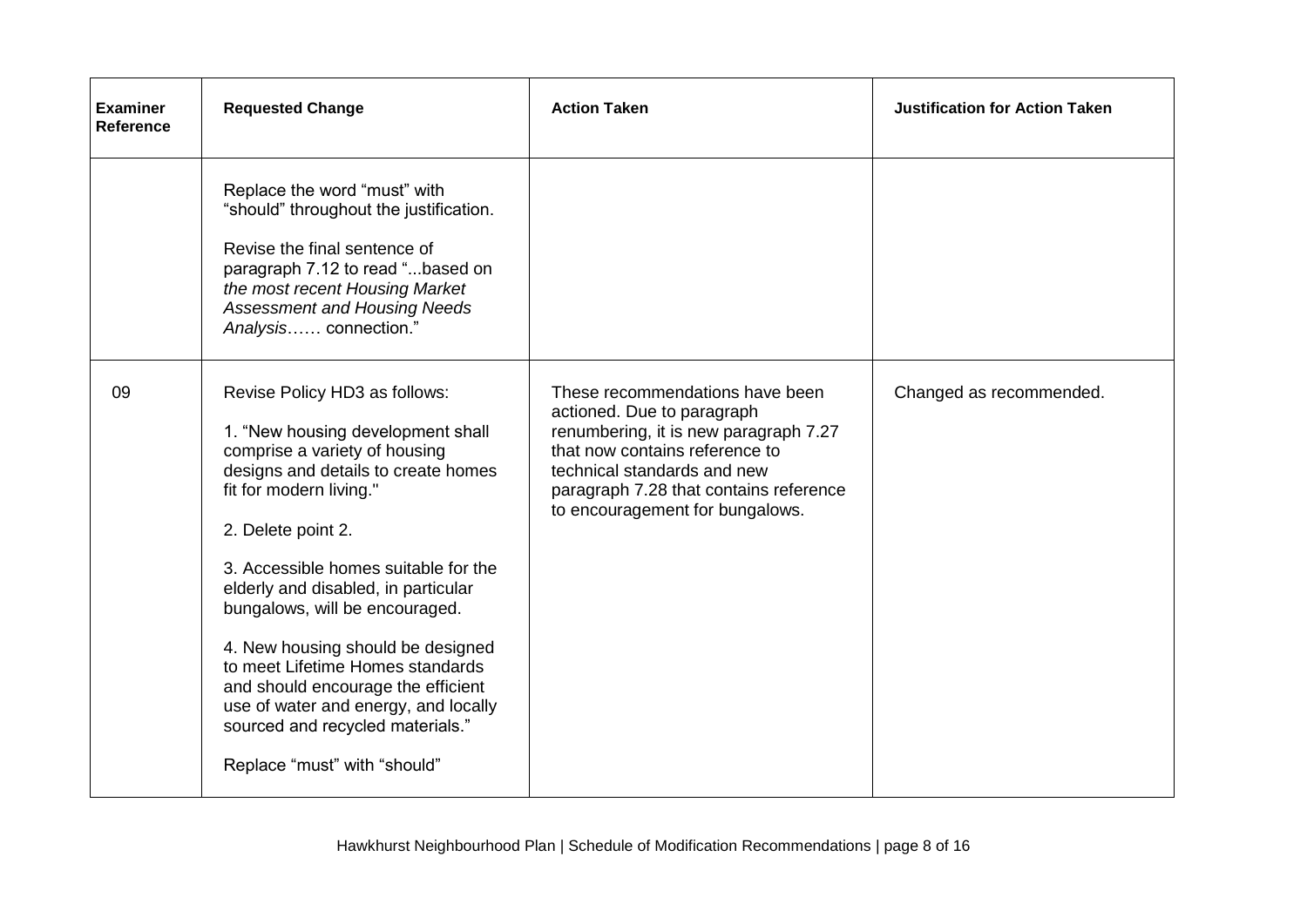| <b>Examiner</b><br>Reference | <b>Requested Change</b>                                                                                                                                                                                                                                                                                                                                                                  | <b>Action Taken</b>                                                                                                                                                                                                                                                                                                                                                                                                                                                                                   | <b>Justification for Action Taken</b>                                                                                                                                  |
|------------------------------|------------------------------------------------------------------------------------------------------------------------------------------------------------------------------------------------------------------------------------------------------------------------------------------------------------------------------------------------------------------------------------------|-------------------------------------------------------------------------------------------------------------------------------------------------------------------------------------------------------------------------------------------------------------------------------------------------------------------------------------------------------------------------------------------------------------------------------------------------------------------------------------------------------|------------------------------------------------------------------------------------------------------------------------------------------------------------------------|
|                              | throughout the justification.<br>Delete paragraph 7.17 and replace<br>with: "New housing development<br>should be built to the space<br>standards set out in the DCLG<br><b>Technical Housing Standards."</b><br>Revise the second sentence of<br>paragraph 7.18 to read: "The<br>development of accessible dwellings,<br>including one storey bungalows will<br>be encouraged."         |                                                                                                                                                                                                                                                                                                                                                                                                                                                                                                       |                                                                                                                                                                        |
| 10                           | Revise the justification to Policy HD4<br>and the Design Guidance as follows:<br>Replace "must" with "should"<br>throughout the justification.<br>Revise the final sentence of<br>paragraph 7.21 to read: "The<br>inclusion of working chimneys will be<br>encouraged where appropriate to the<br>design of the dwelling."<br>Delete "but" from the third sentence<br>of paragraph 7.22. | These changes have broadly been<br>actioned as recommended except for<br>the reference to working chimneys.<br>New text now reads:<br>"Paragraph 7.31 As recommended by<br>the AONB Unit through consultation on<br>the draft version of this plan, the<br>inclusion of working chimneys will be<br>encouraged except where it can be<br>demonstrated it is not feasible or<br>practical on smaller properties."<br>Further adjustment to policy text made<br>to add a third subsection that reads as | Changed as recommended with<br>the exception of working<br>chimneys where the Examiner's<br>words from Report ref 4.36 are<br>used.<br>To strengthen the design policy |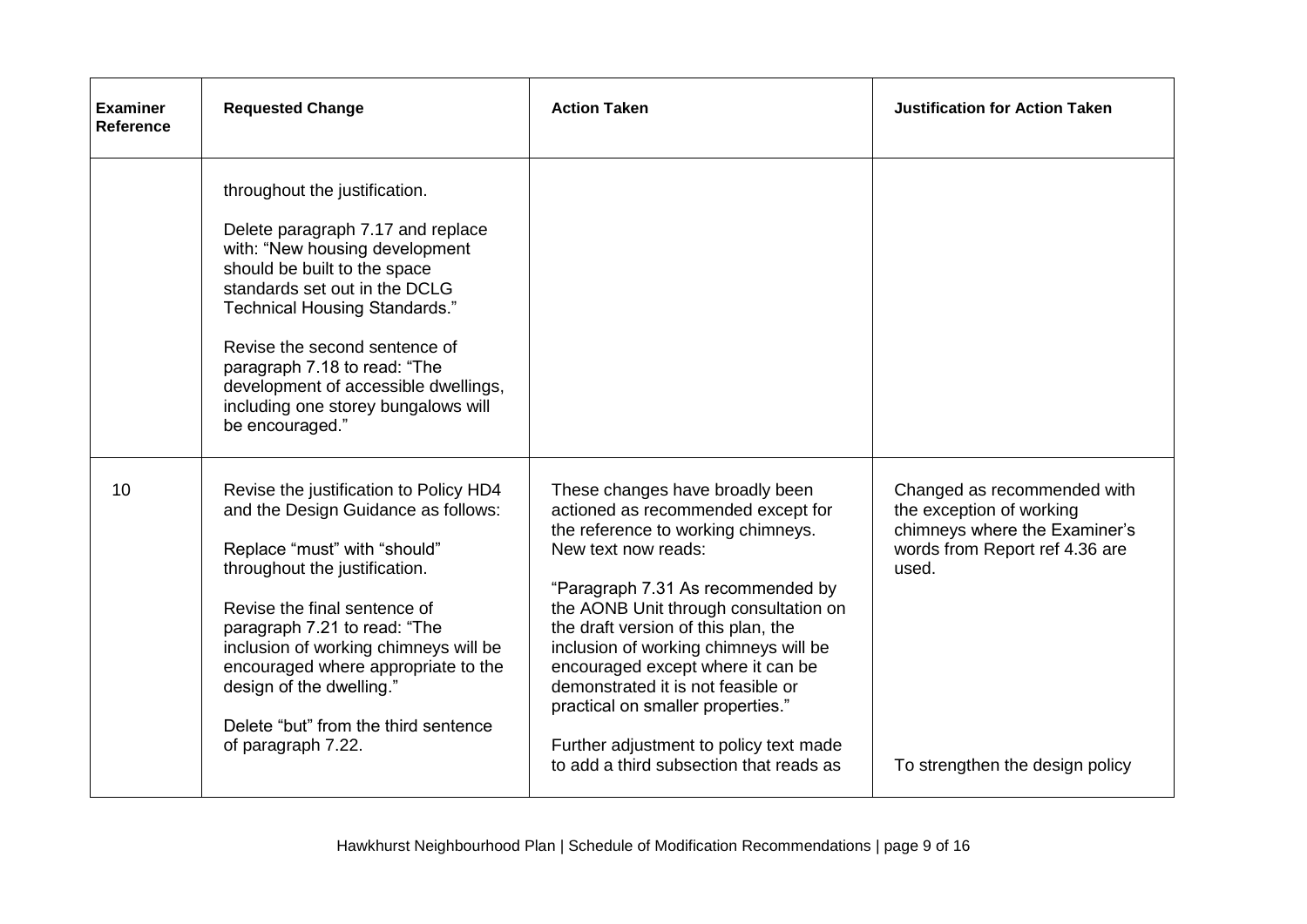| <b>Examiner</b><br>Reference | <b>Requested Change</b>                                                                                                                                                                                                                                                                                                                                                                                                    | <b>Action Taken</b>                                                                                               | <b>Justification for Action Taken</b>                                      |
|------------------------------|----------------------------------------------------------------------------------------------------------------------------------------------------------------------------------------------------------------------------------------------------------------------------------------------------------------------------------------------------------------------------------------------------------------------------|-------------------------------------------------------------------------------------------------------------------|----------------------------------------------------------------------------|
|                              | Revise paragraph 7.23 to read: "The<br>following section sets out design<br>guidance to support Policy HD4. All<br>new development proposals will be<br>encouraged to take account of the<br>design guidance."<br>Revise paragraph 7.24 to read "This<br>design guidance should also be used<br>to inform the selection of sites."<br>Delete the second sentence from the<br>section on sustainability in the<br>guidance. | follows:<br>3) ALL DEVELOPMENTS<br>SHOULD COMPLY WITH THE<br><b>DESIGN GUIDANCE NOTES ON</b><br>PAGES $46 - 49$ . | and more effectively link the<br>design guidance notes with Policy<br>HD4. |
| 11                           | Include a description of Robin Woods<br>SSSI with a location map in the<br>Landscape Context section.                                                                                                                                                                                                                                                                                                                      | This has been added to pages 22 and<br>23, including a map.                                                       | Changed as recommended.                                                    |
| 12                           | Revise Policy LP1 to read:<br>"Developers should demonstrate that<br>their proposals will not have an<br>unacceptable adverse visual impact<br>on the landscape setting of the<br>village or views of key landmarks."<br>Delete the final sentence of                                                                                                                                                                      | Recommended changes actioned.                                                                                     | Changed as recommended.                                                    |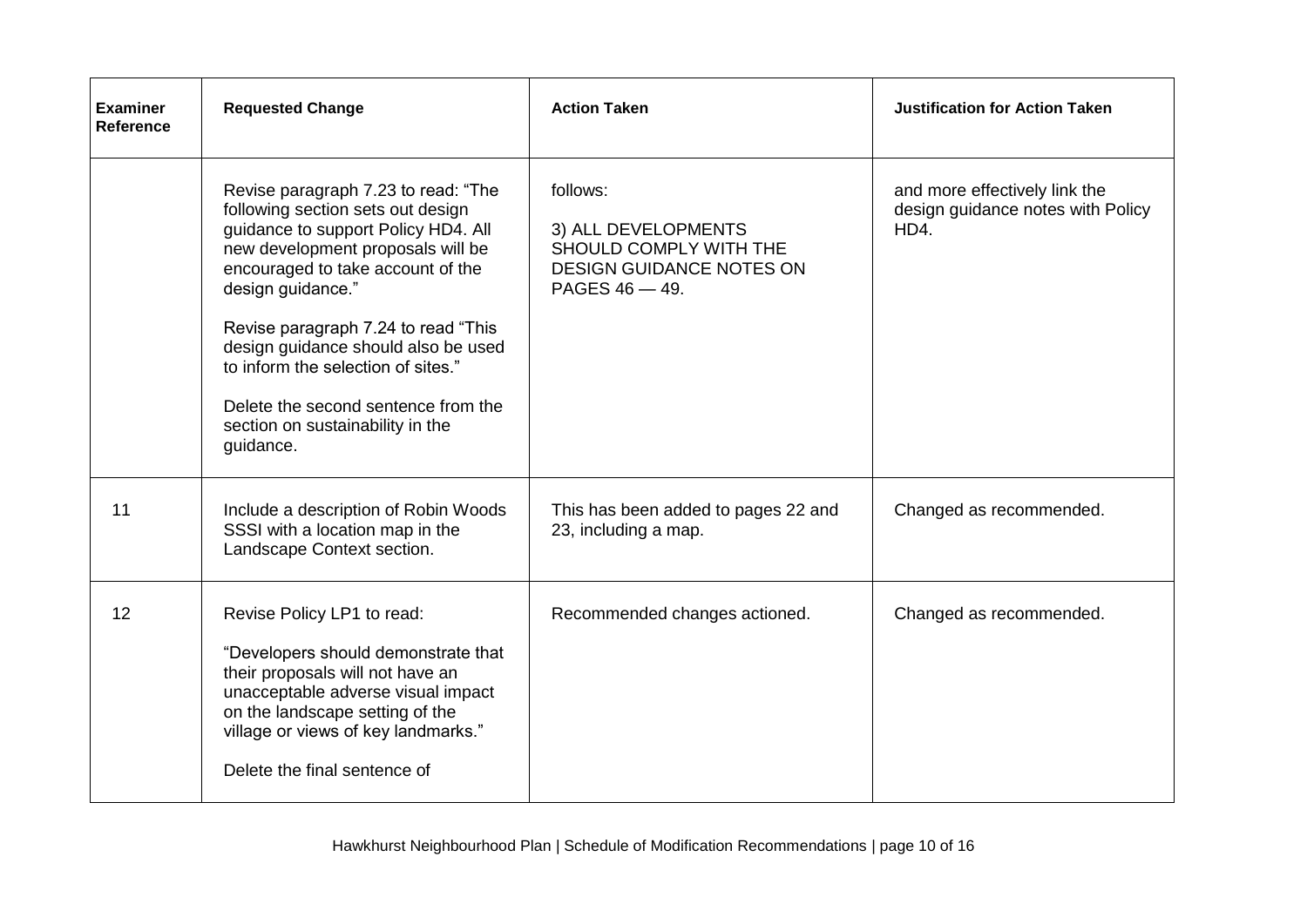| <b>Examiner</b><br><b>Reference</b> | <b>Requested Change</b>                                                                                                                                                                                                                                                                                                                                                                                                                                                                                                                                                                                                                                                                                                                                                                                        | <b>Action Taken</b>                                                                                                                                                                                                                                                                                                                          | <b>Justification for Action Taken</b>                                                                 |
|-------------------------------------|----------------------------------------------------------------------------------------------------------------------------------------------------------------------------------------------------------------------------------------------------------------------------------------------------------------------------------------------------------------------------------------------------------------------------------------------------------------------------------------------------------------------------------------------------------------------------------------------------------------------------------------------------------------------------------------------------------------------------------------------------------------------------------------------------------------|----------------------------------------------------------------------------------------------------------------------------------------------------------------------------------------------------------------------------------------------------------------------------------------------------------------------------------------------|-------------------------------------------------------------------------------------------------------|
|                                     | paragraph 8.3.                                                                                                                                                                                                                                                                                                                                                                                                                                                                                                                                                                                                                                                                                                                                                                                                 | New paragraph 8.3 uses revised text                                                                                                                                                                                                                                                                                                          |                                                                                                       |
| 12 <sup>2</sup><br>(continu<br>ed)  | Comments made in the examiner's<br>report include:<br>4.41 The justification recognises that<br>there are various points in and<br>around the village where there are<br>clear sight lines to open countryside<br>and back from the countryside to the<br>village. However, these are not<br>defined on a plan.<br>4.42 The Qualifying Body has<br>explained that a map was included in<br>the Regulation 14 draft of the<br>Neighbourhood Plan and this was<br>subsequently removed in favour of<br>the generic policy.<br>4.43 A representation has been<br>received requesting an additional<br>view to be included. I have concluded<br>that as Policy LP1 is worded in a<br>generic manner and does not refer to<br>specific viewpoints, no change is<br>necessary in response to this<br>representation. | The map-based diagram that was used<br>in the earlier versions of the plan has<br>been reintroduced onto page 52 and<br>now includes the views as mentioned<br>in the representation received.<br>New paragraph 8.5 added to provide<br>explanation for inclusion of map-based<br>diagram to support Policy LP1, the<br>protection of views. | Taking the lead from the<br>Examiner's comments, a view<br>map and explanation have been<br>included. |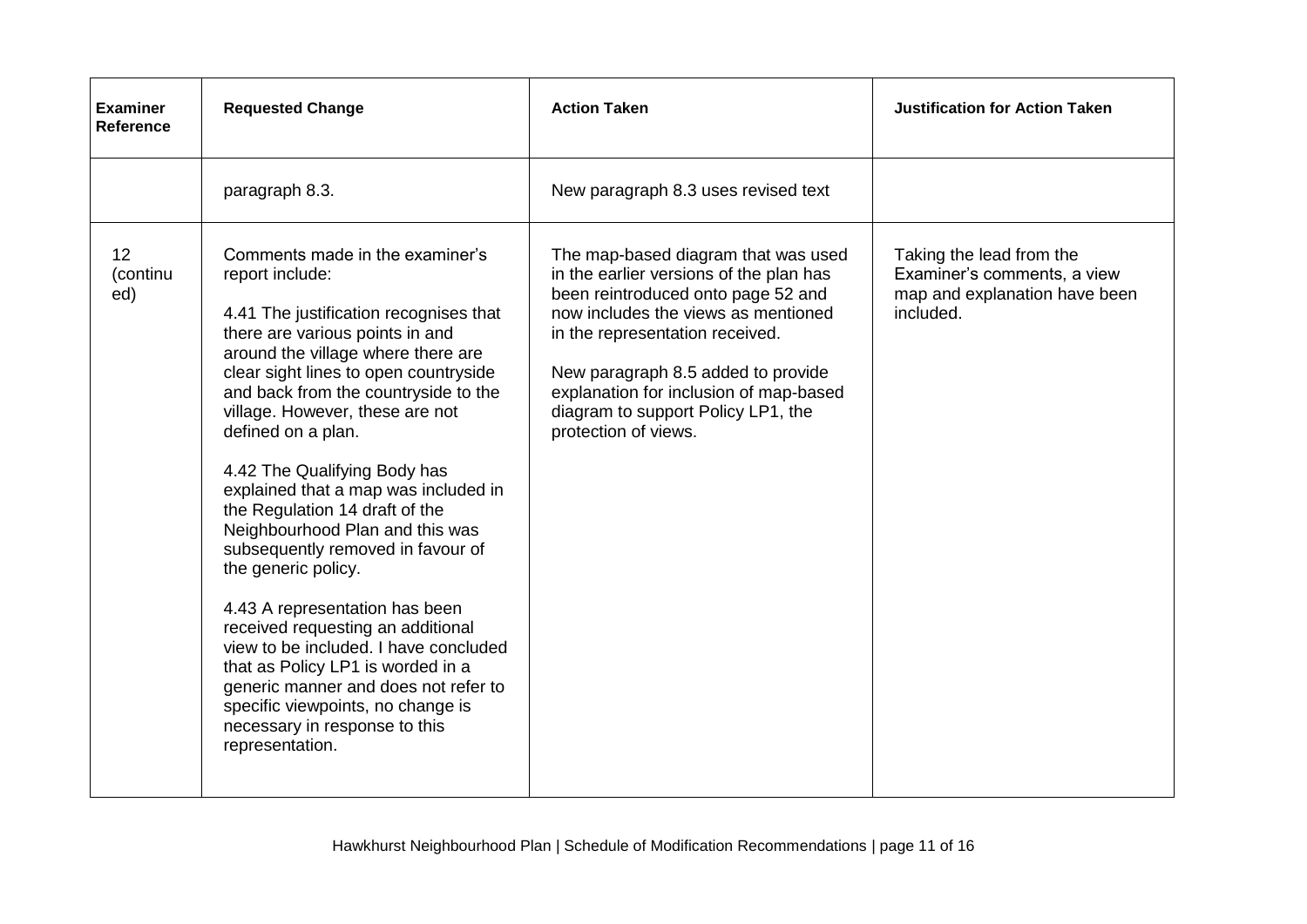| <b>Examiner</b><br><b>Reference</b> | <b>Requested Change</b>                                                                                                                                                                                                                                                                                                                     | <b>Action Taken</b>                                                                                                                                                                                                                                                                                                                  | <b>Justification for Action Taken</b>                                                                                                          |
|-------------------------------------|---------------------------------------------------------------------------------------------------------------------------------------------------------------------------------------------------------------------------------------------------------------------------------------------------------------------------------------------|--------------------------------------------------------------------------------------------------------------------------------------------------------------------------------------------------------------------------------------------------------------------------------------------------------------------------------------|------------------------------------------------------------------------------------------------------------------------------------------------|
|                                     | 4.44 It is considered that due to the<br>lack of information about key<br>viewpoints, it is unclear how this<br>policy is to be interpreted on a<br>consistent basis.                                                                                                                                                                       |                                                                                                                                                                                                                                                                                                                                      |                                                                                                                                                |
| 13                                  | Revise Policy LP2 as follows:<br>"The management, conservation and<br>enhancement of the High Weald<br>AONB is encouraged making use of<br>the following documents or their<br>replacements: points $1 - 3$ ." Delete<br>final sentence.<br>Delete the final sentence in<br>paragraph 8.8 concerning log<br>burners.                        | Changes to policy text actioned as<br>recommended, on page 53.<br>Final sentence of new paragraph 8.9<br>now reads: "To support the local wood<br>fuel industry, new residential<br>development should include a working<br>chimney except where it can be<br>demonstrated it is not feasible or<br>practical on smaller properties" | Changed as recommended with<br>the exception of the deletion of<br>working chimneys and log<br>burners. (See also<br>Recommendation 10 above). |
| 14                                  | Revise Policy LP3 to read:<br>"The areas shown on map XX are<br>designated as Local Green Space.<br>Proposals for development of these<br>areas will only be permitted where it<br>has been demonstrated that there<br>are very special circumstances that<br>justify the need for the development<br>and there are no suitable alternative | Policy LP3 on page 54 now reads:<br>Policy LP3<br><b>Designated Green Spaces</b><br>THE AREAS SHOWN ON THE MAPS<br>ON PAGE 55 ARE DESIGNATED AS<br><b>LOCAL GREEN SPACE.</b><br>PROPOSALS FOR DEVELOPMENT<br>OF THESE AREAS WILL ONLY BE                                                                                             | Changed as recommended.<br>Other sites, regarded as<br>important landscape features,<br>have been moved to new section<br>10 on pages 24-25.   |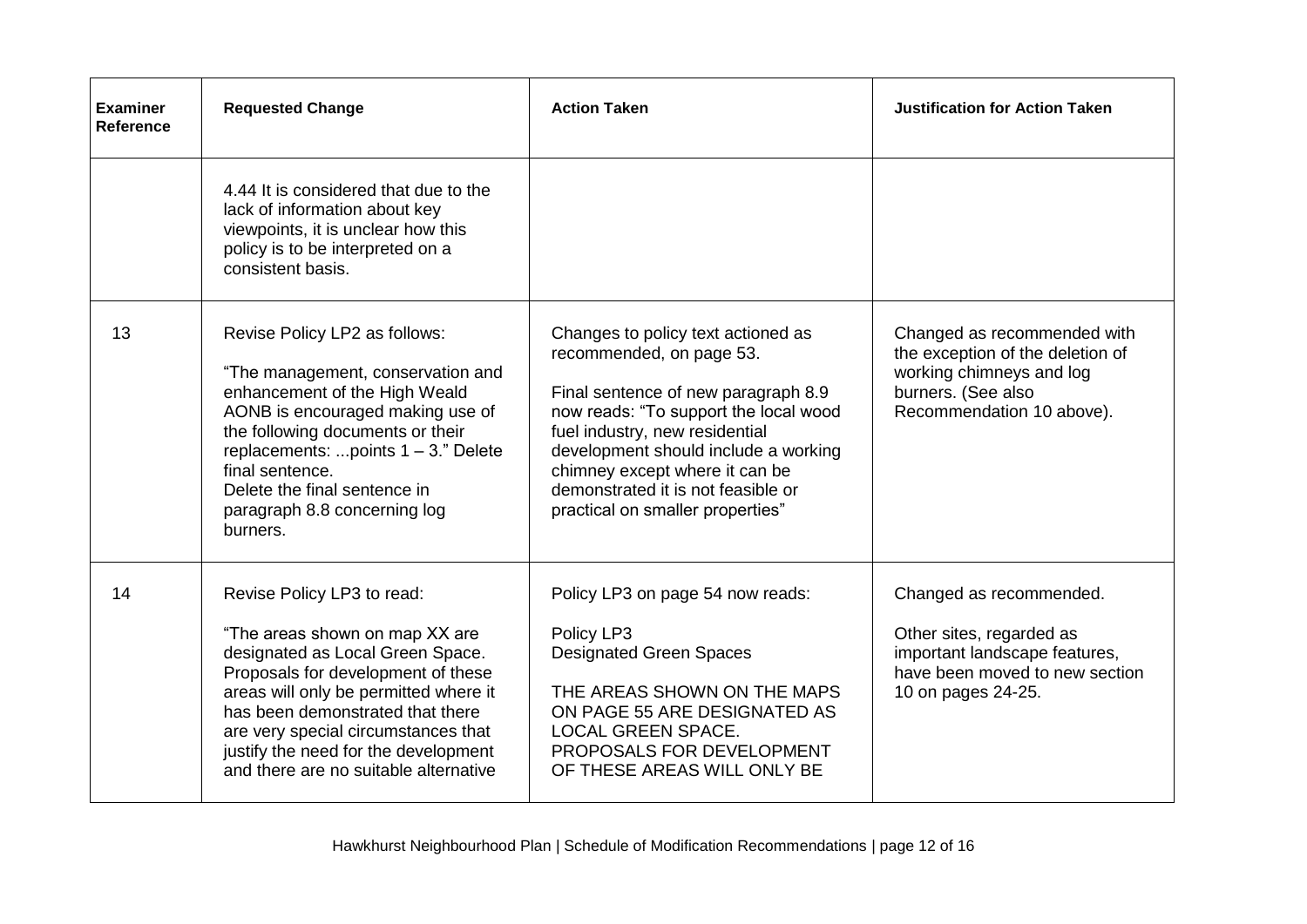| <b>Examiner</b><br><b>Reference</b> | <b>Requested Change</b>                                                                                                                                                                                                                                                                                                                                                                                                                                                                                                                                                  | <b>Action Taken</b>                                                                                                                                                                                                                                                                                                             | <b>Justification for Action Taken</b> |
|-------------------------------------|--------------------------------------------------------------------------------------------------------------------------------------------------------------------------------------------------------------------------------------------------------------------------------------------------------------------------------------------------------------------------------------------------------------------------------------------------------------------------------------------------------------------------------------------------------------------------|---------------------------------------------------------------------------------------------------------------------------------------------------------------------------------------------------------------------------------------------------------------------------------------------------------------------------------|---------------------------------------|
|                                     | sites."<br>Designate sites 11, 12 and 20.<br>Include examples of the exceptional<br>forms of development that may be<br>permitted by the policy as very<br>special circumstances within the<br>justification such as utility<br>infrastructure.                                                                                                                                                                                                                                                                                                                          | PERMITTED WHERE IT HAS BEEN<br>DEMONSTRATED THAT THERE ARE<br><b>VERY SPECIAL CIRCUMSTANCES</b><br>(SUCH AS ESSENTIAL UTILITY<br><b>INFRASTRUCTURE) THAT JUSTIFY</b><br>THE NEED FOR THE<br>DEVELOPMENT AND THERE ARE<br>NO SUITABLE ALTERNATIVE SITES.<br>New maps added to page 55 with the<br>three designated green spaces. |                                       |
| 15                                  | Revise Policy AM1 to read:<br>"Improvements to the Highgate Hill<br>A229-A268 crossroads will be sought<br>to ease traffic flow and improve<br>conditions for pedestrians and<br>cyclists and to enhance the character<br>and environment of the village<br>centre."<br>Delete the second part of the policy.<br>Include reference in the justification<br>to the Parish Council working with<br>the District and County Council to<br>develop a feasible design for the<br>highway and environmental<br>improvements. Note that<br>consultations with the community and | All these changes have been actioned<br>on page 57.                                                                                                                                                                                                                                                                             | Changed as recommended.               |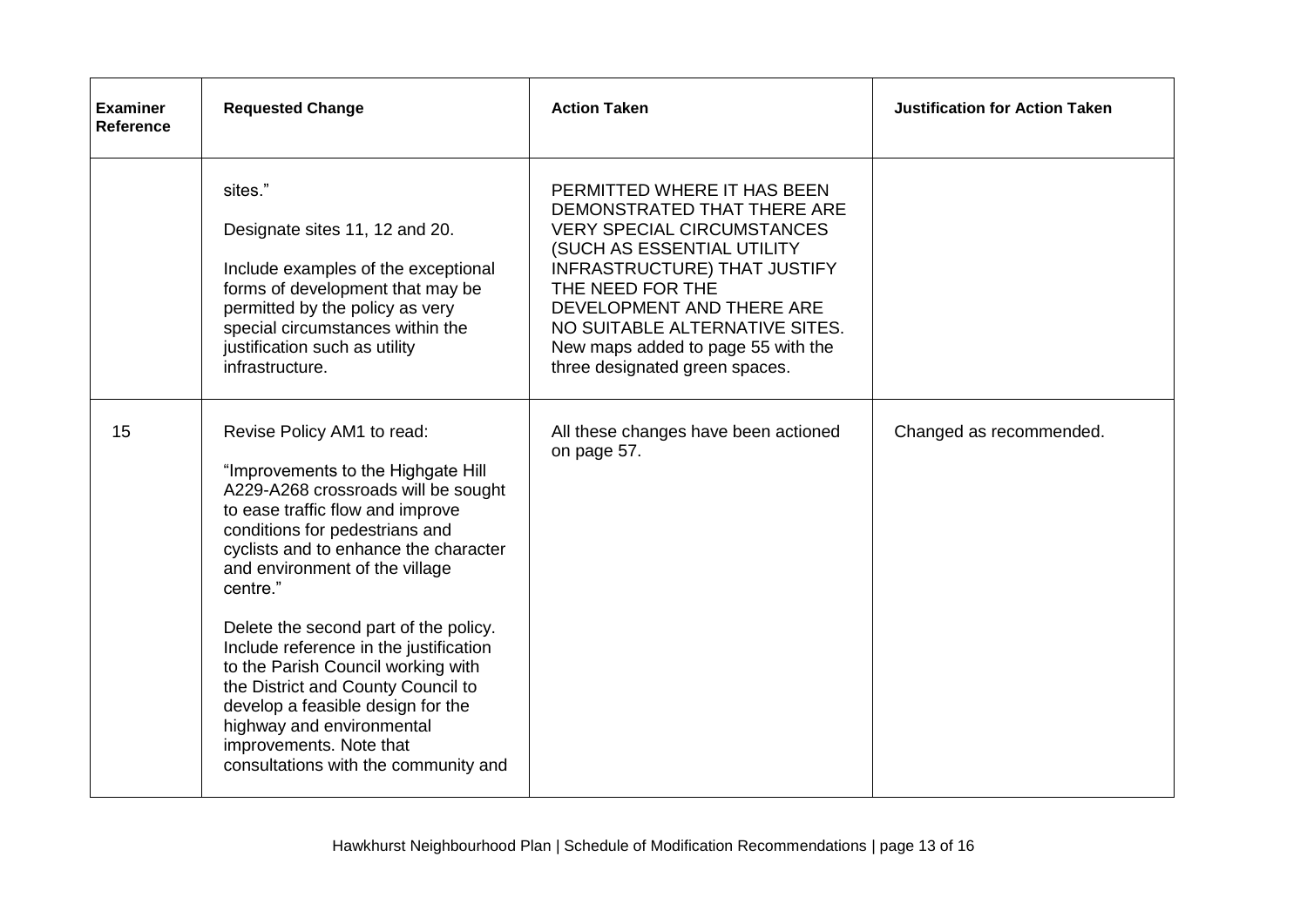| <b>Examiner</b><br><b>Reference</b> | <b>Requested Change</b>                                                                                                                                                                                                                                                                                            | <b>Action Taken</b>                                                                                             | <b>Justification for Action Taken</b>                                                                                     |
|-------------------------------------|--------------------------------------------------------------------------------------------------------------------------------------------------------------------------------------------------------------------------------------------------------------------------------------------------------------------|-----------------------------------------------------------------------------------------------------------------|---------------------------------------------------------------------------------------------------------------------------|
|                                     | transport operators will be carried out<br>in the future on design options.<br>Place the illustrative design in an<br>Appendix and update paragraph 9.4.                                                                                                                                                           |                                                                                                                 |                                                                                                                           |
| 16                                  | Delete paragraph 9.11 and the<br>second sentence of paragraph 9.13<br>from the justification to Policy AM3.                                                                                                                                                                                                        | These paragraphs on page 59 have<br>been redrafted to make them clearer<br>and more easily understood.          | In agreement with the principles<br>raised by the Examiner, the<br>paragraphs have been re-worded<br>rather than deleted. |
| 17                                  | Add the following to the end of<br>paragraph 9.17: "The cycle parking<br>standards for residential areas are<br>set out in Kent County Council's<br><b>Supplementary Planning Guidance</b><br>on Parking Standards."                                                                                               | This change has been actioned on<br>page 60.                                                                    | Changed as recommended.                                                                                                   |
| 18                                  | Revise the justification to Policy CM1<br>as follows:<br>Include reference to the detailed<br>design requirements of the new<br>pavilion being of a high quality in<br>accordance with Policy HD4.<br>Revise paragraph 10.3 to include<br>reference to the specific sports<br>facility needs of the Plan area that | These changes have been actioned on<br>page 63. Reference to Policy HD4 has<br>been added to Policy CM1 itself. | Changed as recommended.                                                                                                   |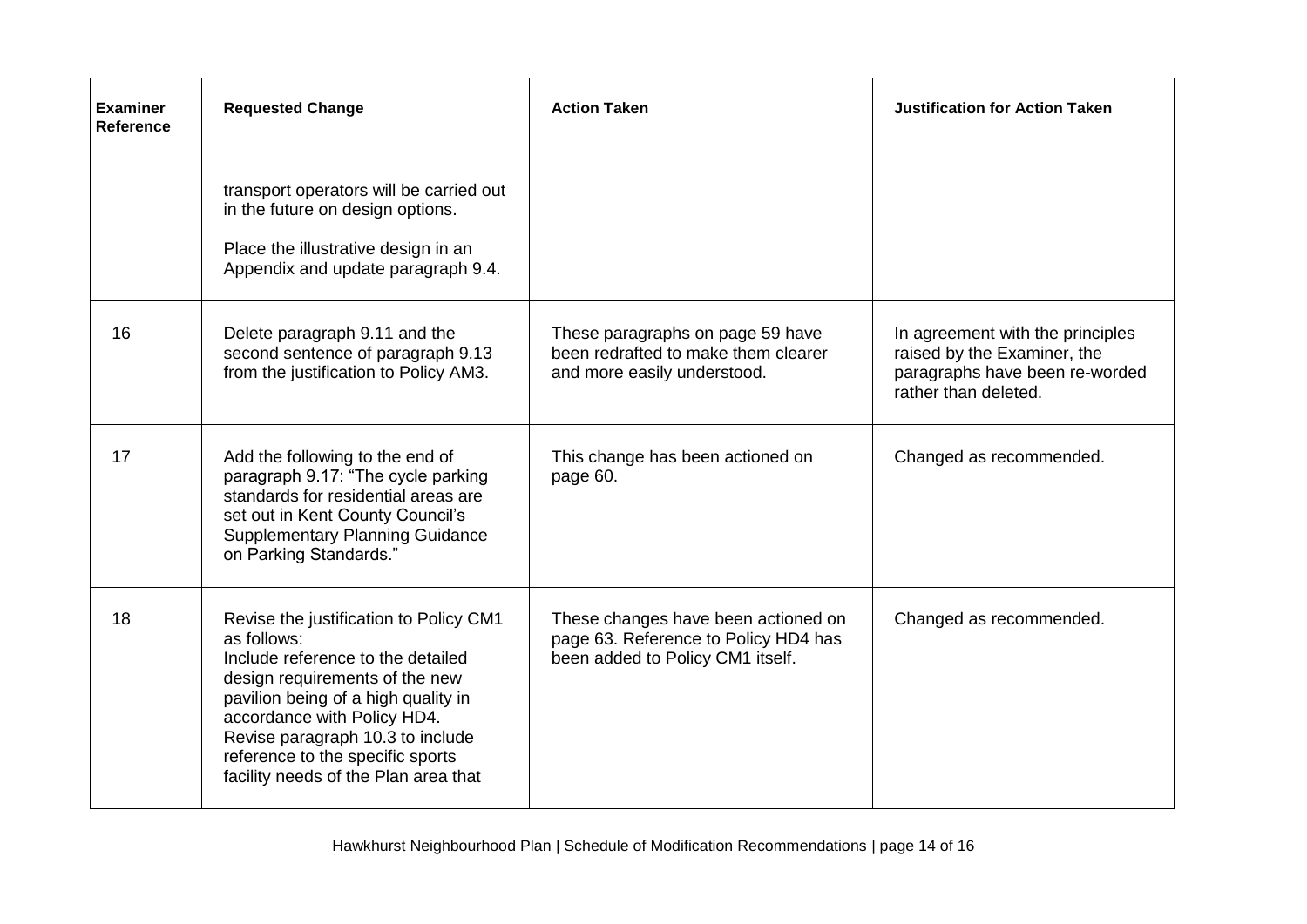| <b>Examiner</b><br><b>Reference</b> | <b>Requested Change</b>                                                                                                                                                                                                                                                                                                                     | <b>Action Taken</b>                                   | <b>Justification for Action Taken</b>                                                                          |
|-------------------------------------|---------------------------------------------------------------------------------------------------------------------------------------------------------------------------------------------------------------------------------------------------------------------------------------------------------------------------------------------|-------------------------------------------------------|----------------------------------------------------------------------------------------------------------------|
|                                     | have been identified.                                                                                                                                                                                                                                                                                                                       |                                                       |                                                                                                                |
| 19                                  | Revise Policy CM2 as follows:<br>"The replacement of the existing<br>community hall with a larger,<br>improved facility will be supported."                                                                                                                                                                                                 | This change has been actioned on<br>page 64.          | Changed as recommended.                                                                                        |
| 20                                  | Revise Policy CM3 as follows:<br>"The replacement of the existing GP<br>practices with a single, larger<br>practice with additional medical<br>facilities and support facilities (or<br>health centre) will be supported."                                                                                                                  | This change has been actioned on<br>page 65.          | Changed as recommended.                                                                                        |
| 21                                  | Revise Policy CM4 as follows:<br>"Town centre uses should be located<br>within the Town Centre Boundary as<br>defined in the Tunbridge Wells Local<br>Plan. Changes of use in the Primary<br>Shopping Area will be considered<br>against Policy CR12 of the Local<br>Plan 2006 (or its replacement).<br>"The Gills Green Employment Area is | These changes have been enabled on<br>page 66 and 67. | No reference is made to "town"<br>centre"; the reference is, as<br>recommended to, "Primary<br>Shopping Area". |